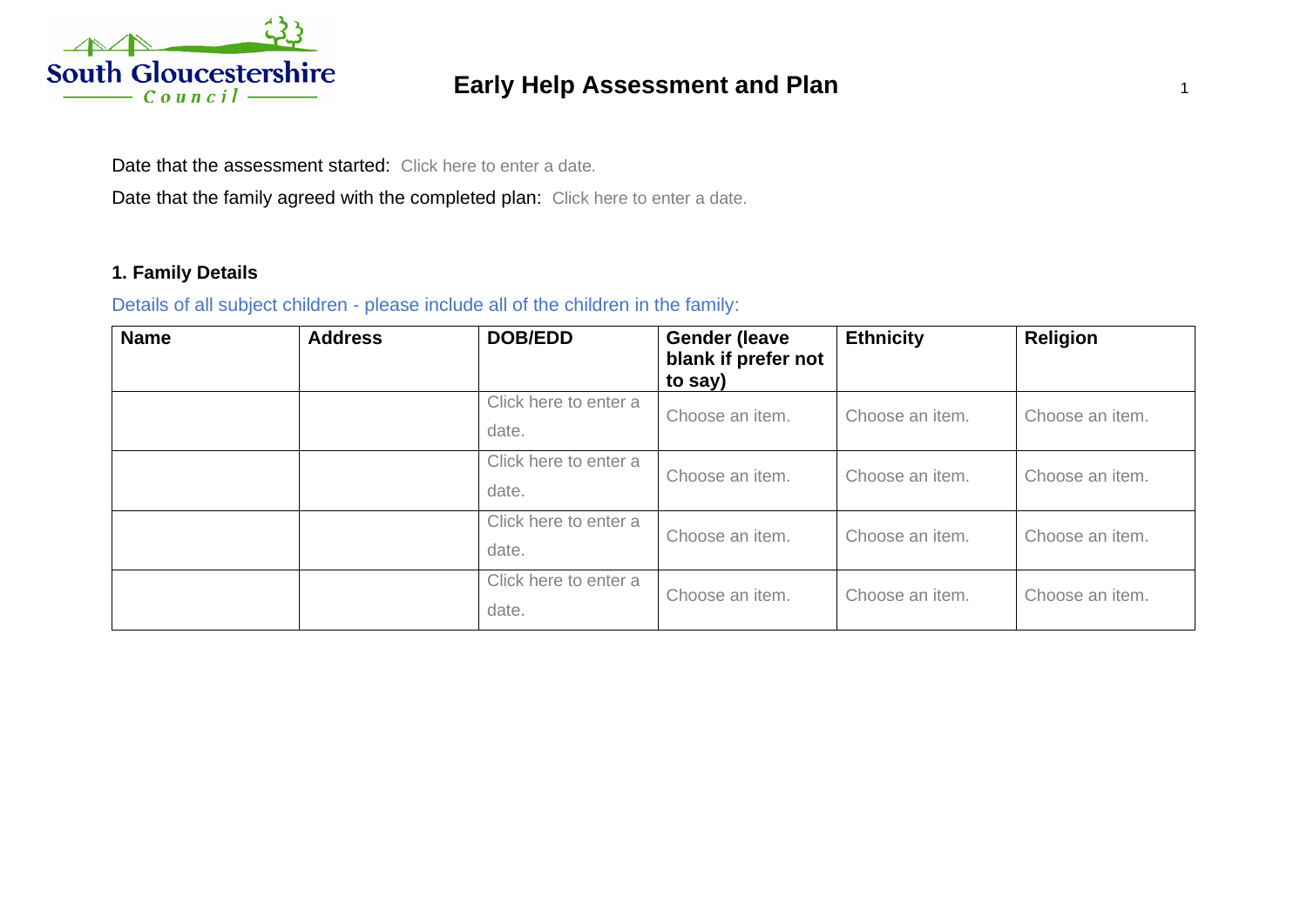| <b>Name</b> | Relationship<br>to the<br>child/ren | <b>PR</b><br>(parental<br>responsibility)? | <b>Address</b> | Gender<br>(leave<br>blank if<br>prefer not<br>to say) | <b>Ethnicity</b>   | Religion           | <b>Contact Details</b><br>(email/contact<br>number) |
|-------------|-------------------------------------|--------------------------------------------|----------------|-------------------------------------------------------|--------------------|--------------------|-----------------------------------------------------|
|             |                                     | $\Box$                                     |                | Choose<br>an item.                                    | Choose<br>an item. | Choose<br>an item. |                                                     |
|             |                                     | $\Box$                                     |                | Choose<br>an item.                                    | Choose<br>an item. | Choose<br>an item. |                                                     |
|             |                                     | $\Box$                                     |                | Choose<br>an item.                                    | Choose<br>an item. | Choose<br>an item. |                                                     |
|             |                                     | $\Box$                                     |                | Choose<br>an item.                                    | Choose<br>an item. | Choose<br>an item. |                                                     |

Details of all parents/carers/guardians in the family - please include all of the adults/carers/guardians:

Communication needs (including language) regarding any of the people (including adults and pre/non-verbal children) to be included in this assessment: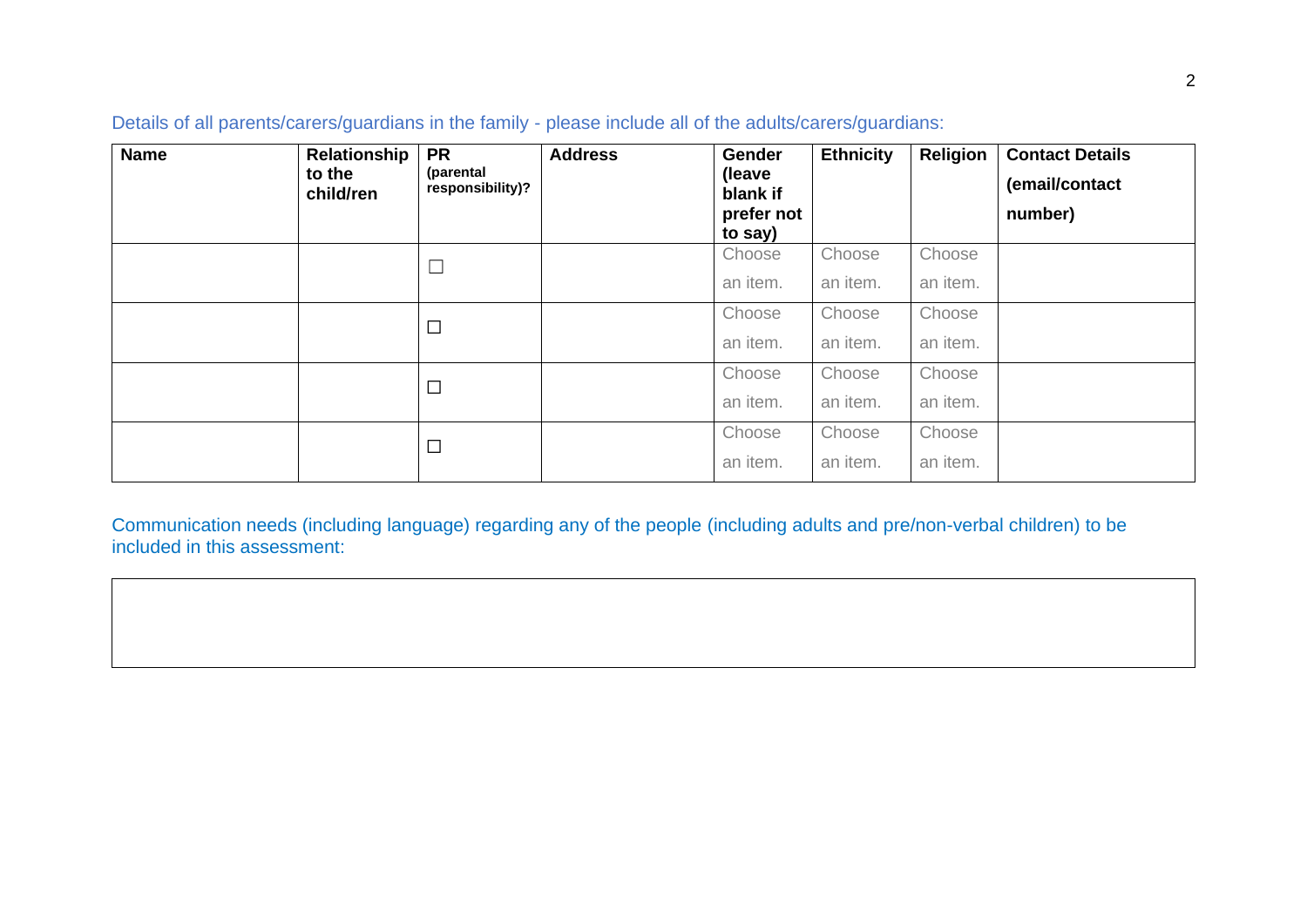Details of the people who are supporting the family:

*(Record all agencies involved e.g. GP, HV, pre-school, school, etc. Contact details are important and should include a phone contact number and email where the professional is happy for this to be shared with the family)*

| Name of the people who are | <b>Role/Relationship</b> | Organisation | <b>Contact Details</b> | Lead         |
|----------------------------|--------------------------|--------------|------------------------|--------------|
| supporting the family      |                          |              | (email/contact number) | Professional |
|                            |                          |              |                        |              |
|                            |                          |              |                        |              |
|                            |                          |              |                        |              |
|                            |                          |              |                        |              |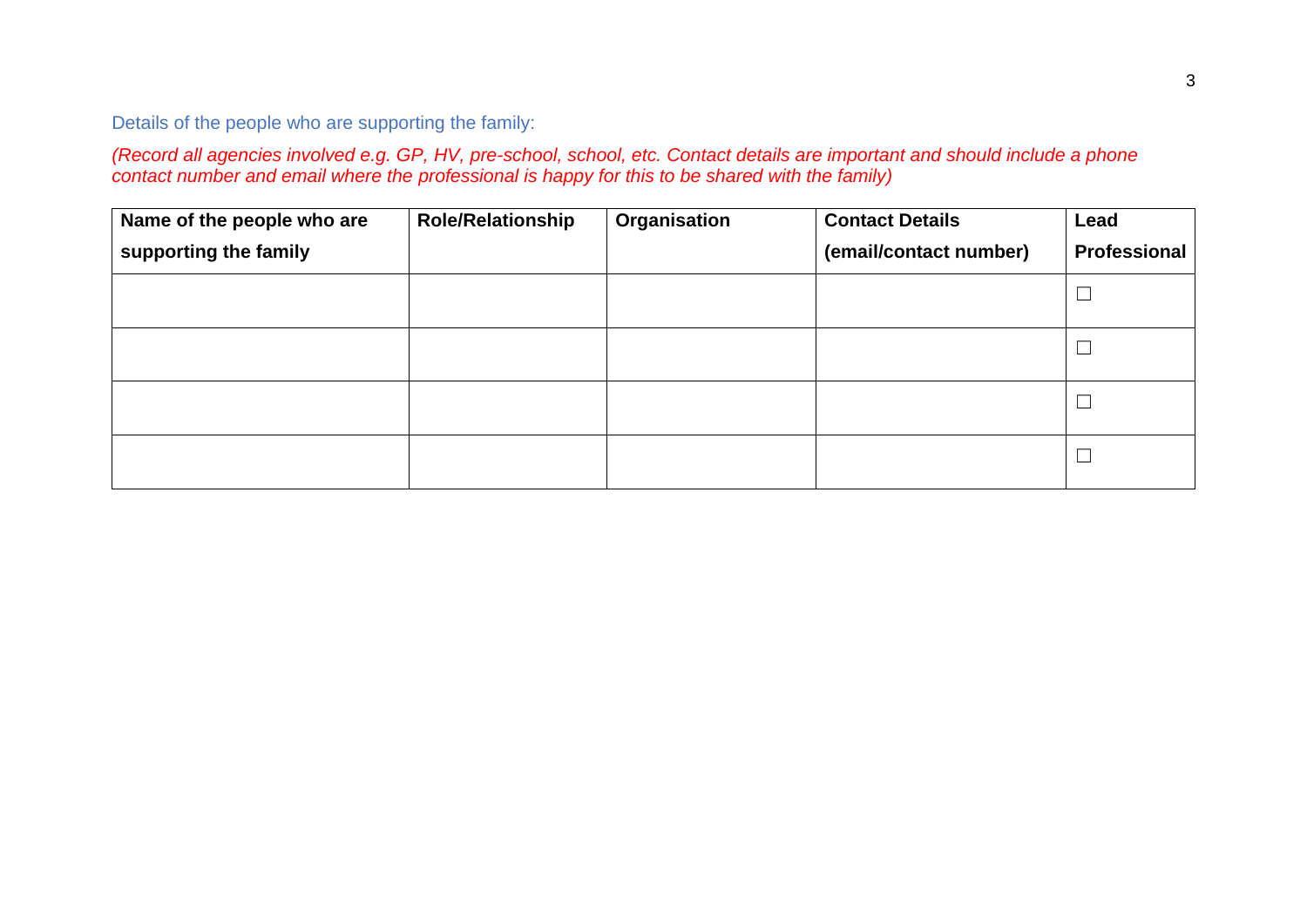#### **2. Assessment – this should be clear enough for children to understand**

### **What had led to this assessment?**

- Using bullet points, please give a brief summary of the reason you think completing this assessment now would be useful.
- What significant events have happened in the child or family's life up until now that are important to consider? *E.g. family break ups, reconstituted families, bereavements, transitions, house moves, school changes, etc.*
- What previous help has been offered to the family? What was the outcome of this?

## **What is going well? (In relation to the worries above)**

*Eg. things the child is good at/do well, things the parents are good at/do well, positive and protective factors (extended family or friends support, close community/group support, access to independent transport, financial security, good financial management, social and community resources)*

- Please include all the family's views and those of the practitioner, in their own words where possible/appropriate.
- When are things not as bad?
- What has helped in the past or worked before?
- Who are the people who help things be better and what do they do that helps?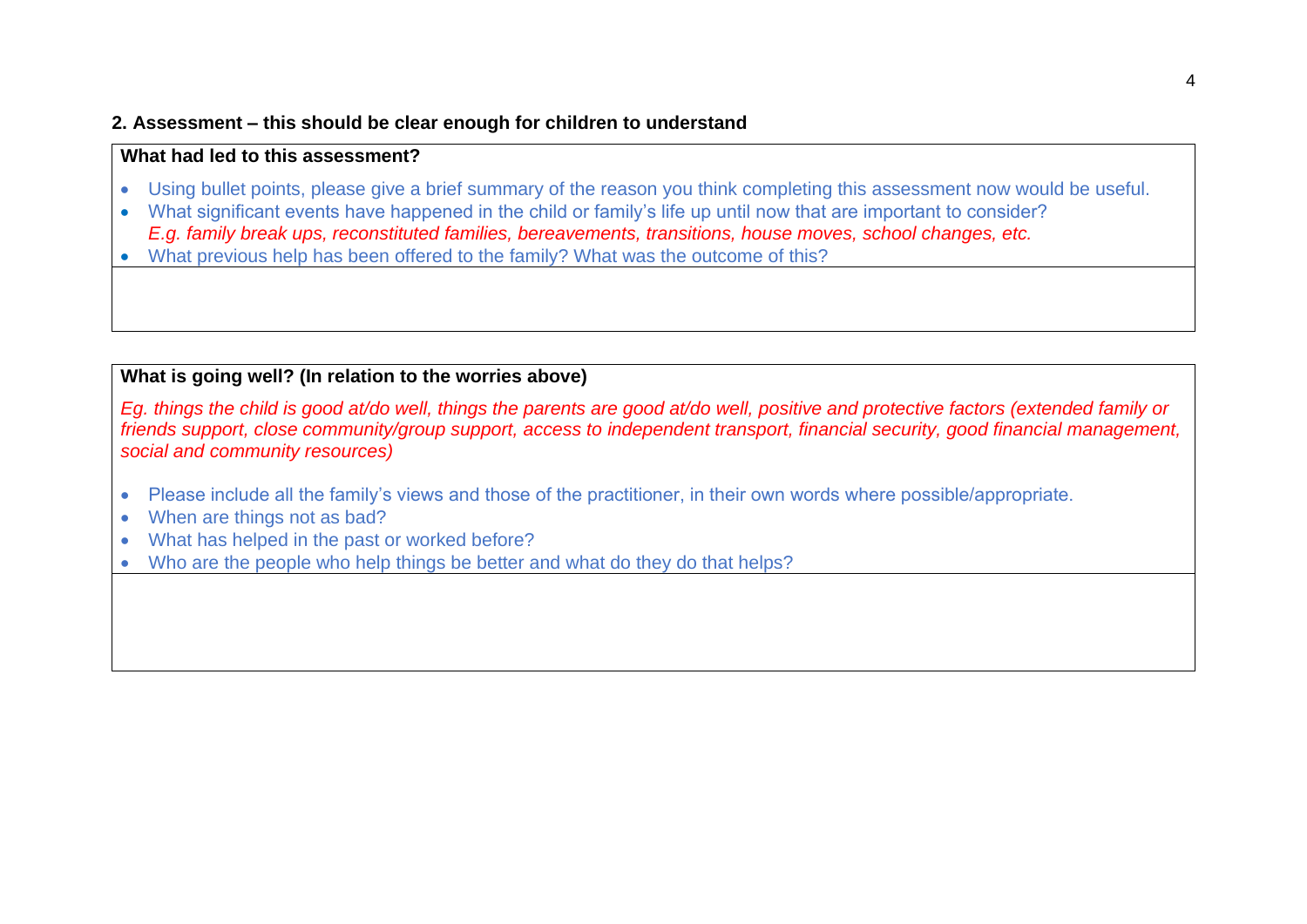## **What are we worried about? (Please give specific examples)**

#### *You may want to consider some of the following:*

*Child's Development; health, physical development, speech, language and communications development, emotional and social development, behavioural/physical/cognitive/educational development, identity, self-esteem, self-image, social presentation, relationships with family, self-care skills and independence*

*Parental challenges; basic care, ensuring safety and protection, emotional warmth, stimulation, guidance and boundaries, stability, health, learning disability, substance misuse, communication difficulties*

*Family and Community; family history, functioning and wellbeing, wider family, housing situation (overcrowding, state, safe), employment and financial considerations, social and community elements, lack of social and community resources, family's social integration*

- Please include all the family's views and those of the practitioner, in their own words where possible/appropriate.
- What has happened or is happening now that makes people worried?
- How serious is it and how does it affect everybody's wellbeing?
- Are there any things in the family's life that make these worries harder to sort out?

**What would we like to change or strengthen?** (These changes can then be converted into actions in the plan below)

- Please include the views of the individual family members and professionals separately, in their own words where possible/appropriate.
- What would you be doing more or less of to see these changes?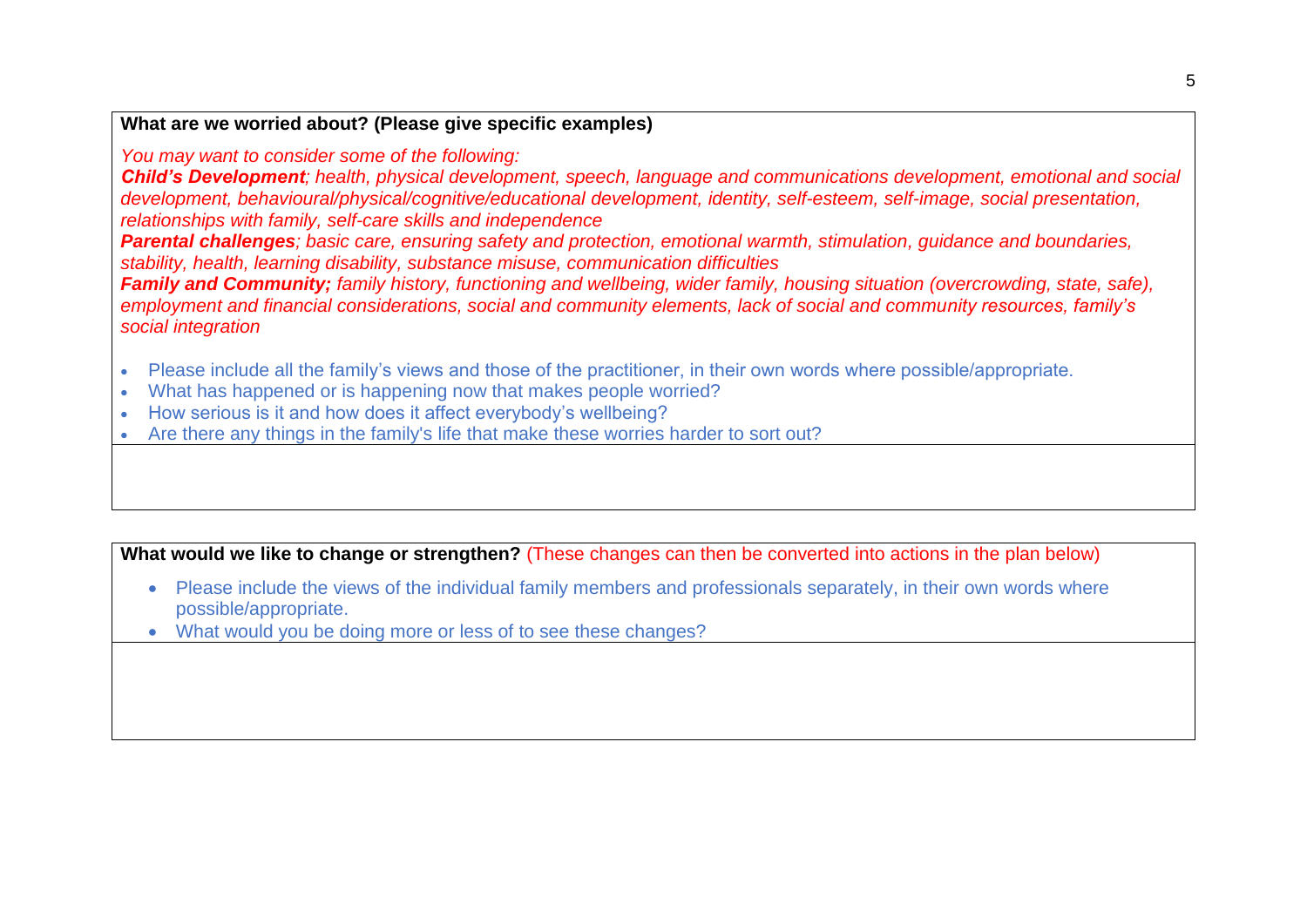#### **3. Early Help Plan**

- What needs to be done to make the changes and by when?
- Who can help the family achieve these changes, what specifically can they do? Who do we need to tell about the plan?

| What needs to be done? | By whom? | By when? |
|------------------------|----------|----------|
|                        |          |          |
|                        |          |          |

## **Child/Young Person's comments on this assessment and plan:**

- What do you think about what is written in the assessment? Is it right? Have we missed anything? Does the assessment reflect how you feel?
- How is this plan going to help you and your family?
- Do you think everybody can and will what they have been asked to do?

| <b>Child/Young Person's Name</b> | <b>Comments</b> |
|----------------------------------|-----------------|
|                                  |                 |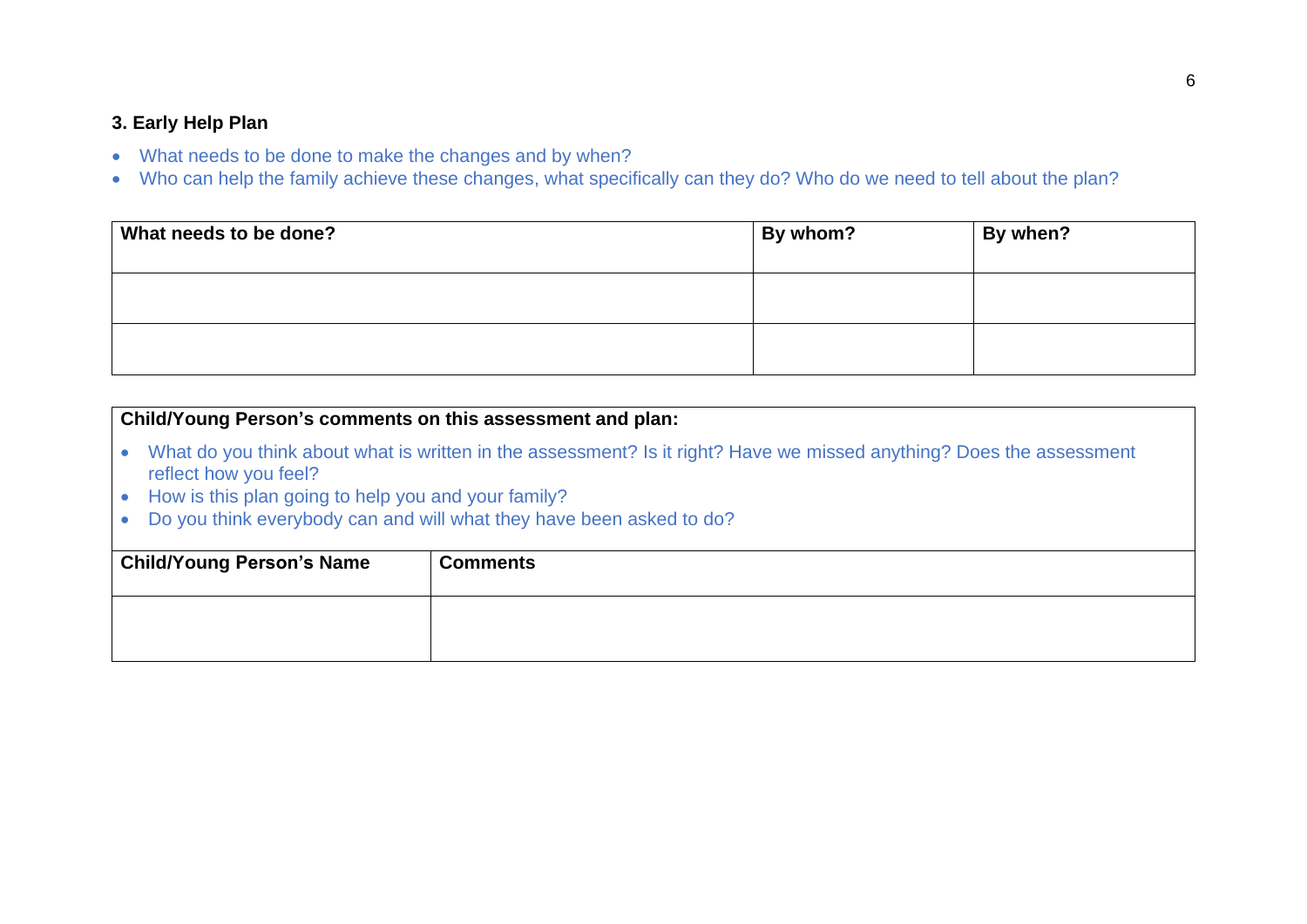## **Parents/Carers'/Guardians' comments on this assessment and plan:**

- Does the assessment include everything or is something missing? Does it reflect how you feel?
- Given what is written in the assessment, does the plan address the worries? How is it going to help?
- Does the plan seem possible and realistic to you?

| Parents/Carers'/Guardians' Name   Comments |  |
|--------------------------------------------|--|
|                                            |  |

#### **4. Consent & Signatures**

Does the family consent to share this document with everybody involved and keep a copy on a secure database with the local authority? Choose an item.

\*Please ensure parents/carers are aware that this early help assessment will be shared with the Local Authority/Compass and stored on their secure database.

Has a consent form been signed and attached? Choose an item.

Are there any exceptions as to who the parent(s) do not consent to share this document with? Choose an item.

If so, who? (Please state in box below)